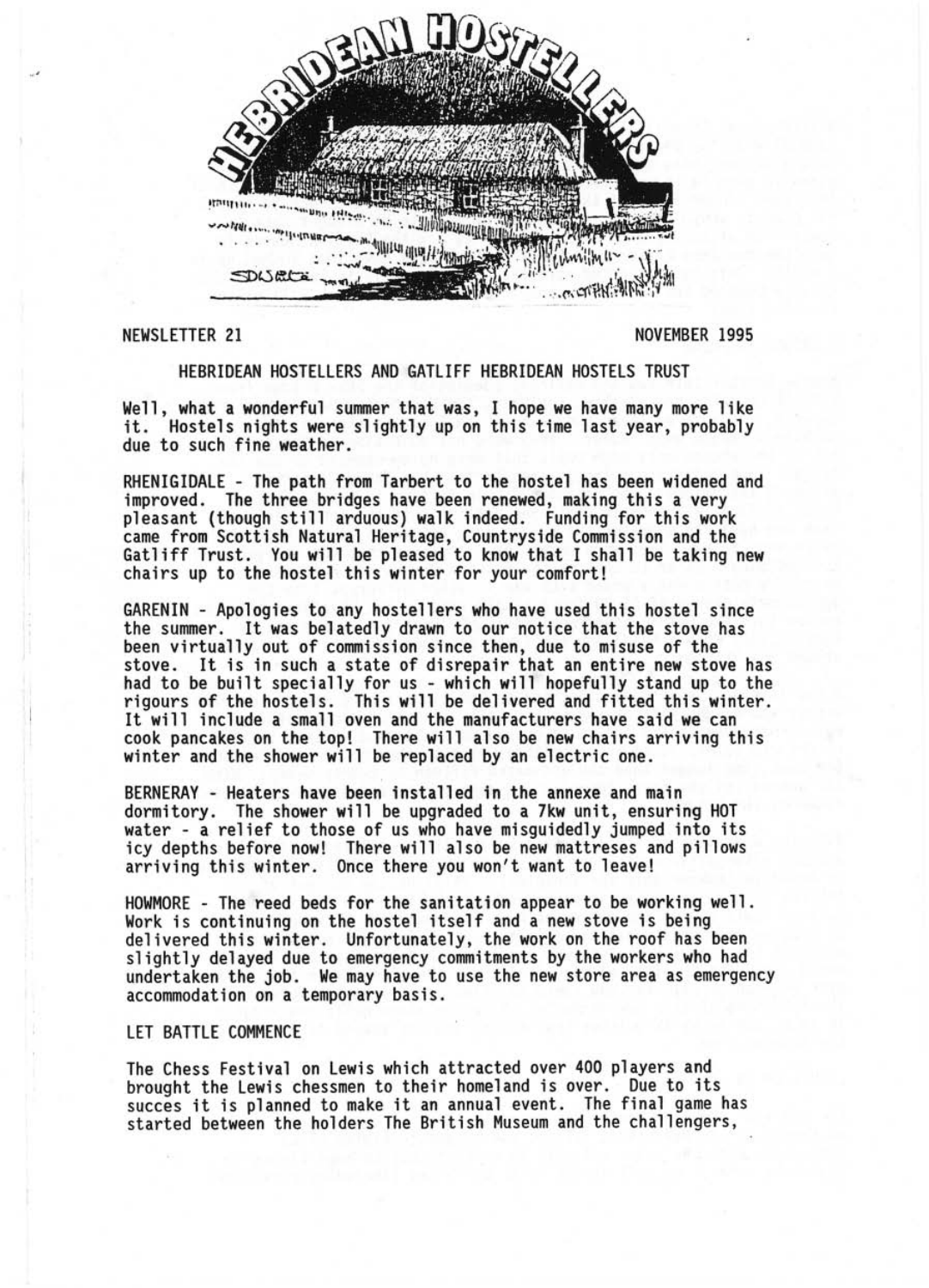Western Isles Council. The prize being the Lewis chessmen. The council wish the pieces to remain on Lewis and there is talk of not returning the chess men. This would be a bad move as the pieces were given in good faith and there is a written agreement over the length of the loan, conservation of the pieces and their display. Not to return the pieces, would make it impossible for them to be brought back to Lewis - an alternative to this would be to ask the British Museum to loan the men from Easter to November rather than have them locked up in a vault. This has attracted more than 15,000 people to the island and greatly boosted the tourist economy. I belive this match will go on for some time!

#### A BRIDGE TOO DEAR

Monday October 16th saw the official opening of the Skye Bridge from Kyle of Lochalsh to Kyleakin, replacing the Caledonian MacBrayne ferry service . As soon as the ribbon was cut the protestations of the islanders became even louder. They were not objecting to the bridge but to the excessively high tolls that were being charged to use the bridge. The tolls are slightly cheaper than the ferry fare thus<br>allowing the bridge to be paid for within fifteen to twenty years. allowing the bridge to be paid for within fifteen to twenty years.<br>Which is fine in principle until you realise that the inhabitants of Skye and habitual users of the bridge were not aware of how high the tolls were to be. They were under the impression that the charge would be something similar to that of the Erskine Bridge and Forth Bridge. which are both under a pound each way - rather different from the approximate charge of £5.00 for a single trip on the Skye Bridge!! The reason that the CalMac fares were similarly high for this route is because they were subsidising the fares on other less travelled routes around the islands.

A few islanders have been objecting to the high fares by simply driving across the bridge without paying the toll. Another form of protest raised has been to try and raise enough money to fund a ferry to take up the old Cal Mac route in competition with the bridge thus making the pay-back time longer than the estimated fifteen to twenty years . With the removal of the ferry there is a monopoly on the route to Skye being taken by the bridge .

With the upgrading of the road from Fort William to Mallaig, there is another alternative route over the sea to Skye and that is from Mallaig to Armadale (summer only for vehicles) . Still on the subject of ferries it has come to my attention that there is a new ferry named Isle of Lewis plying the waters between Stornoway and Ullapool. This is causing some consternation amongst the islanders who remember the words of the famous Bran Seer who predicted that the isle of Lewis would sink with the loss of many lives. At the time people took this with a pinch of salt for how could an island sink! Now, however, since the launching of this new ferry in July a few alarm bells are ringing. In fact, the ferry is quicker than before and has shaved 45 minutes off the journey time .

# LIGHTS ON IN LEWIS

The 133 year old lighthouse located at the Butt of Lewis in the most northerly of the Hebdridean Islands has become something of an attraction over the years not only to tourists but to huge flocks of migrating birds. As well as the local varieties (including corncrake)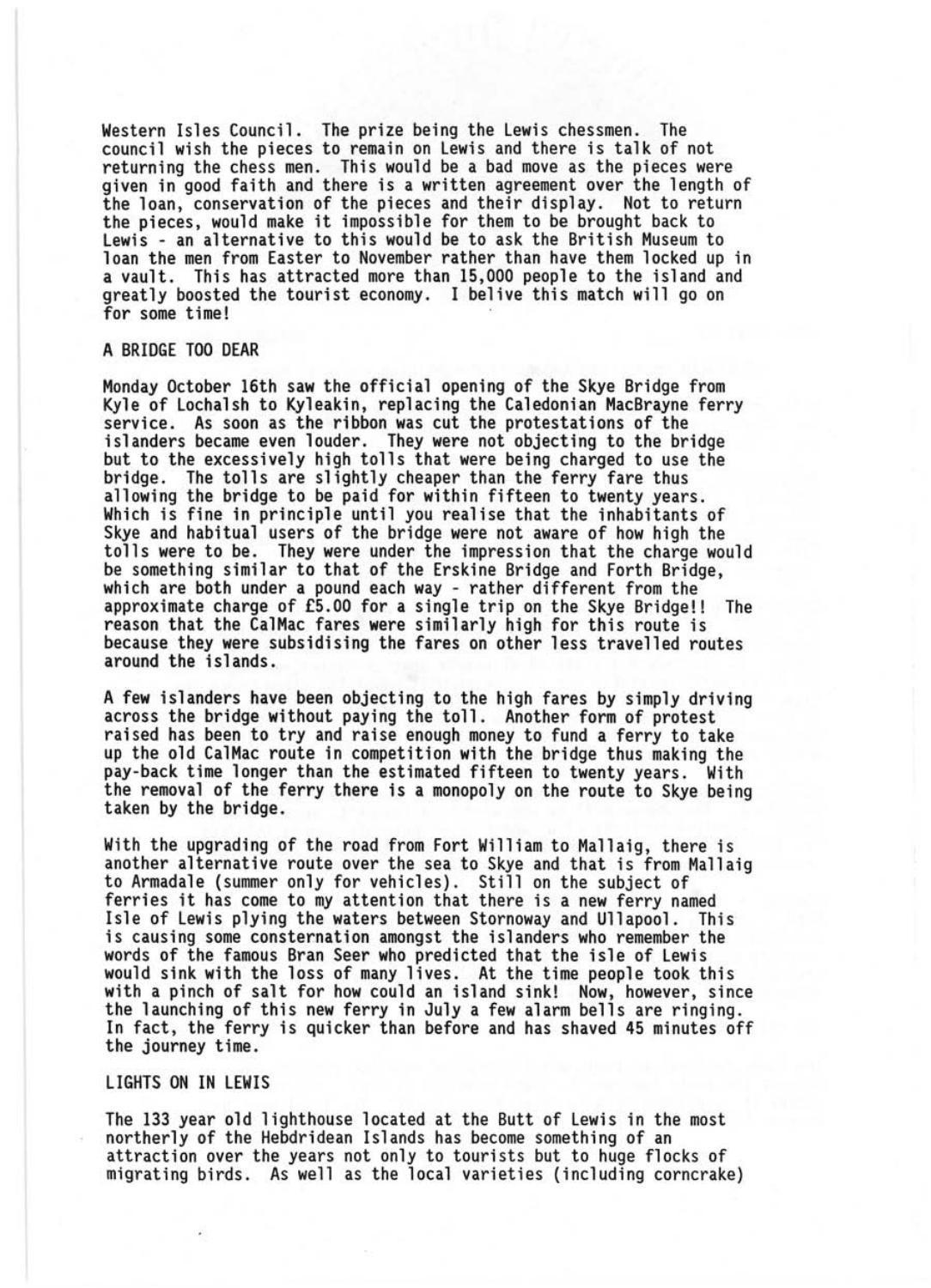there are kittiwakes, fulmers, geese, redwings etc who all head for the warmth of the 750 ,000 candle power beam and use it as a stopover on the migratory path. Unless their droppings are cleared away regularly (a dangerous job with winds reaching 80 mph) the normal visibility of 25 miles can be reduced to virtually nothing in a matter of days. To assist the two lighthouse keepers in reducing the amount of birds landing on and around the glass two plastic eagle owls have been introduced. They are bolted on to the front of the windows around the<br>beam and proved highly successful in keeping birds away by tricking them into sending distress signals out to other birds. However, this was short lived when the birds realised that they were not being attacked by the two eagle owls! One can now see the two eagle owls bolted to the front of the lighthouse surrounded by hundreds of friendly birds.

This is a line drawing of how the hostel at Howmore will look when all<br>work is completed. The building to the left is new and comprises washing areas and common room, the building beyond is the existing<br>hostel which will be sleeping accommodation and the building on the right is to be the Store and cycle shed.



A prehistoric burial chamber has been discovered near to the famous Standing Stones at Callanish. The chamber pre-dates the pyramids in age and is actually an integral part of the Callanish site. It was discovered by accident when bulldozers moved in to lay foundations for a new road. Work on the road has been suspended until the full importance of this discovery has been ascertained. The argument put<br>forward by the local council is that it will be too costly to re-route the road and therefore proposes the chamber be removed and rebuilt<br>nearby. What is so absurd about all this is that the cost of moving this archeological discovery will far exceed the cost of re-routing the road .